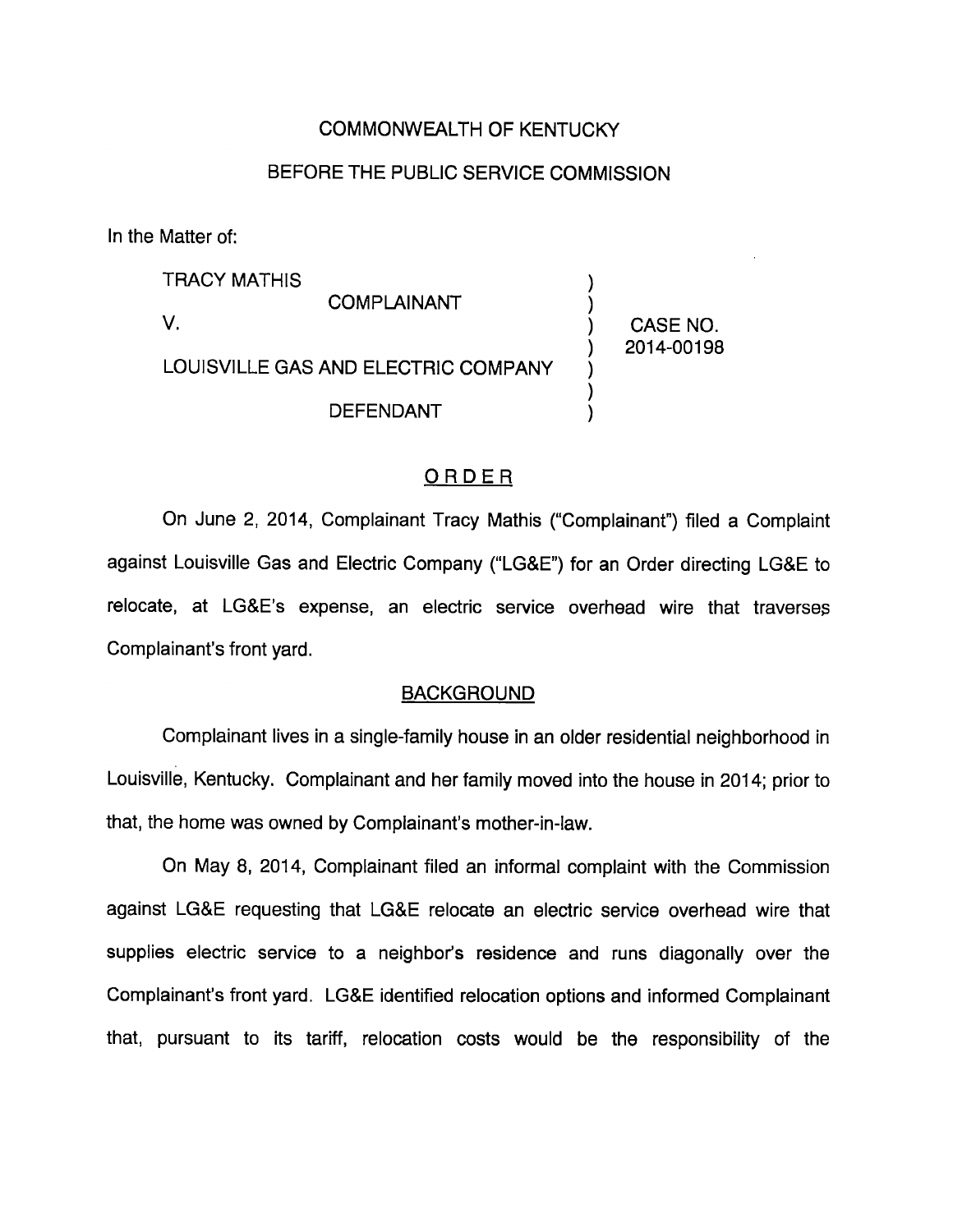homeowner(s). Subsequently, Complainant filed a formal complaint with the Commission on June 2, 2014, requesting that LG&E relocate the wire at LG&E's expense.

The wire at issue runs from a service pole on the left side of Complainant's front yard, as viewed from the street, diagonally crosses the front yard and shared driveway, and then terminates at a neighbor's residence to the right of Complainant's residence. The wire at issue does not supply electric service to Complainant's residence; a separate, second wire located on the same pole supplies electric service to Complainant. Complainant has not raised any issues regarding the safety or location of the wire that serves her residence.

The current pole location and wire configuration were brought about when the pole and wire were relocated in 1994 at the request of the owner at that time. Complainant's mother-in-law. Prior to the relocation in 1994, the pole was located on the right side of Complainant's property, with the wire crossing only the shared driveway.

After the formal complaint was filed, LG&E offered three options for Complainant to select that would address her concerns: 1) place a second pole in Complainant's front yard to the left of the shared driveway and relocate the wire at issue to the second pole; 2) place the neighbor's service underground; or 3) provide additional vertical clearance by raising the service wire attachment on the current drop pole. When Complainant did not respond to the choices, LG&E, on its own initiative, raised the neighbor's service wire on the existing pole to provide additional clearance.

-2- Case No. 2014-00198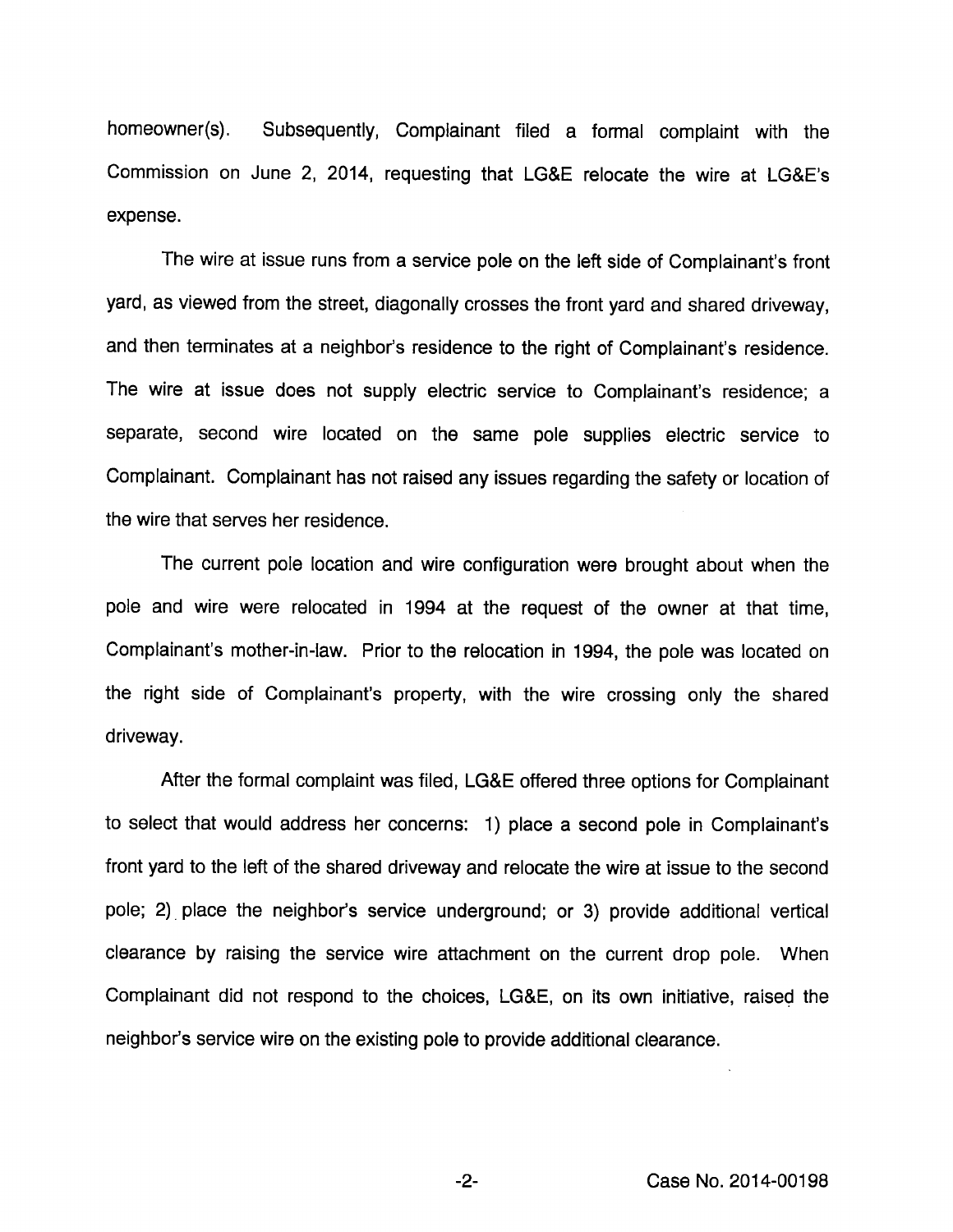#### **DISCUSSION**

There are no intervenors in this case. On September 10, 2014, Staff held an informal conference ("10") in which it was determined that LG&E's action in raising the service wire failed to satisfy the Complaint. On August 14, 2014, the Commission filed its first request for information to LG&E ("Staff's First Request") and filed a second request for information to LG&E on November 10, 2014 ("Staff's Second Request"). LG&E filed its responses on August 29, 2014, and December 1, 2014, respectively. On September 22, 2014, LG&E provided additional information requested at the IC ("Post-IC Data Requesf). On October 6, 2014, the Commission filed its first request for information to Ms. Mathis ("Staff's First Request to Mathis") and filed a second request for information to Ms. Mathis on November 10, 2014. Ms. Mathis filed responses on October 29, 2014, and December 3, 2014, respectively.

## Complainant's Position

Complainant argues that the neighbor's service wire presents a safety issue to her family, since her child plays in the front yard and could be harmed if the wire were to snap or fall. Complainant further argues that the wire should not have been configured to supply electric service to a neighbor by crossing Complainant's property. Therefore, Complainant asserts, LG&E should, at LG&E's expense, relocate the wire and any necessary infrastructure into the yard of the home that the wire serves.

#### 1. Relocation Options

Complainant rejected the three relocation options presented by LG&E after the formal complaint was filed. Complainant rejected the option to relocate the wire to a new pole in her front yard because she did not want a second pole in her front yard.

 $-3-$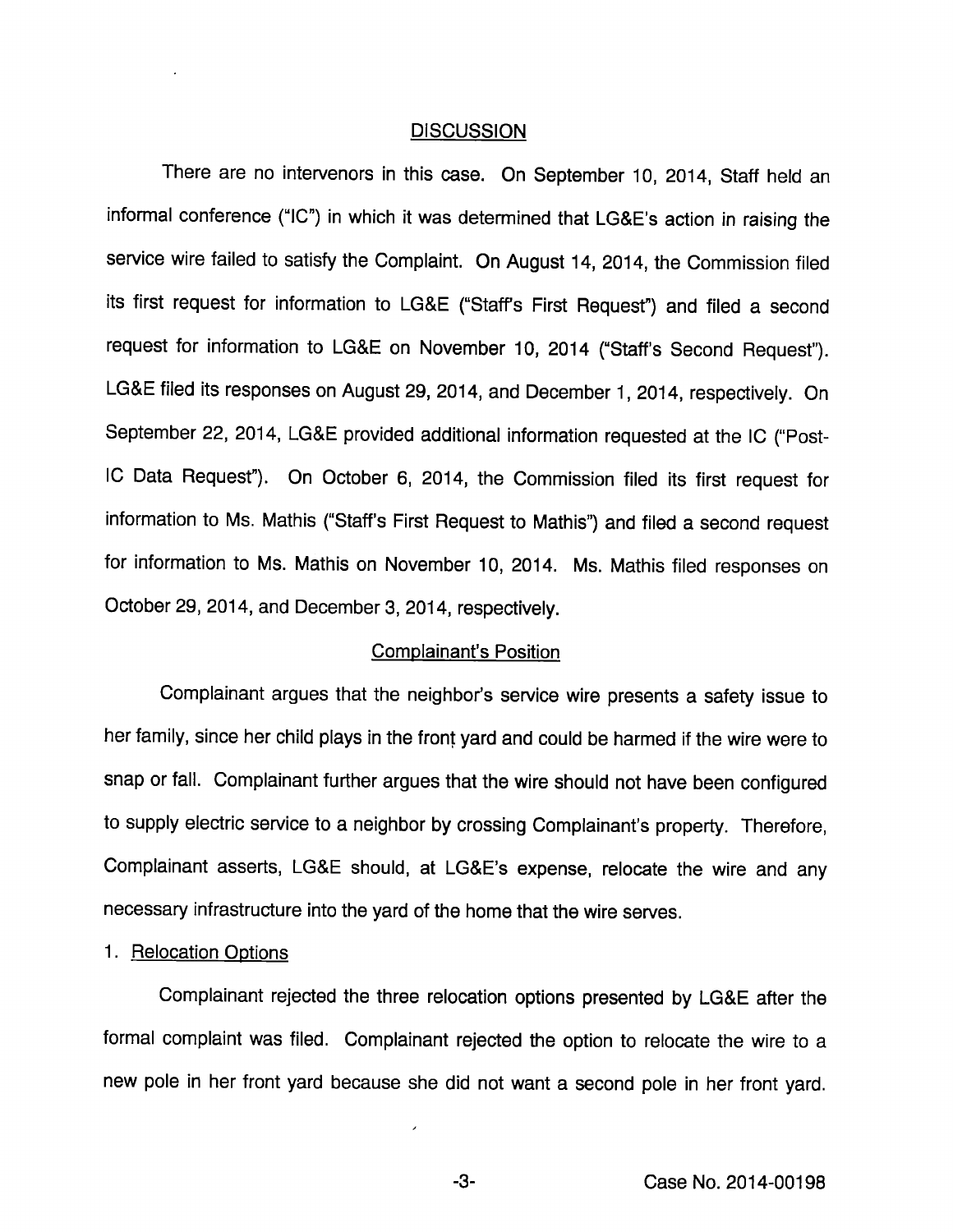The option to place Complainant's neighbor's electric service underground is not feasible because neither Complainant nor her neighbor are willing to pay the cost of placing the neighbor's electric service underground. Complainant finds the option of raising the wire's vertical clearance unacceptable because it leaves the wire traversing over her yard and because Complainant believes raising the wire places it under greater tension, thereby increasing the likelihood of its falling.

#### 2. Safety Claims

In support of her claim regarding the likelihood of the wire's falling and injuring a family member, Complainant alleges that the wire has fallen into the yard in the past and "could easily [fall] again."1 Complainant contends that raising a wire inevitably results in higher tension on the line, and therefore, when LG&E raised the wire, it created a greater likelihood of the line's snapping or falling. Complainant also alleges that the wire runs close to a large tree in the yard, and that tree limbs could fall and sever the line. Complainant states that her husband recalls an occasion in the past in which a tree branch dropped on the line, causing it to fall, but that he could not recall the date of the incident or whether any damage resulted. After the informal complaint was filed. Complainant declined LG&E's offer to trim tree limbs Complainant believes could drop on the wire.

Complainant further contends that the wire violates National Electrical Safety Code ("NESC") standards in effect when the wire was installed because the wire's vertical clearance measures 13 feet, 7 inches where it terminates at the neighbor's house.

<sup>&</sup>lt;sup>1</sup> Complainant's Response to Staff's First Request to Mathis, Item 1.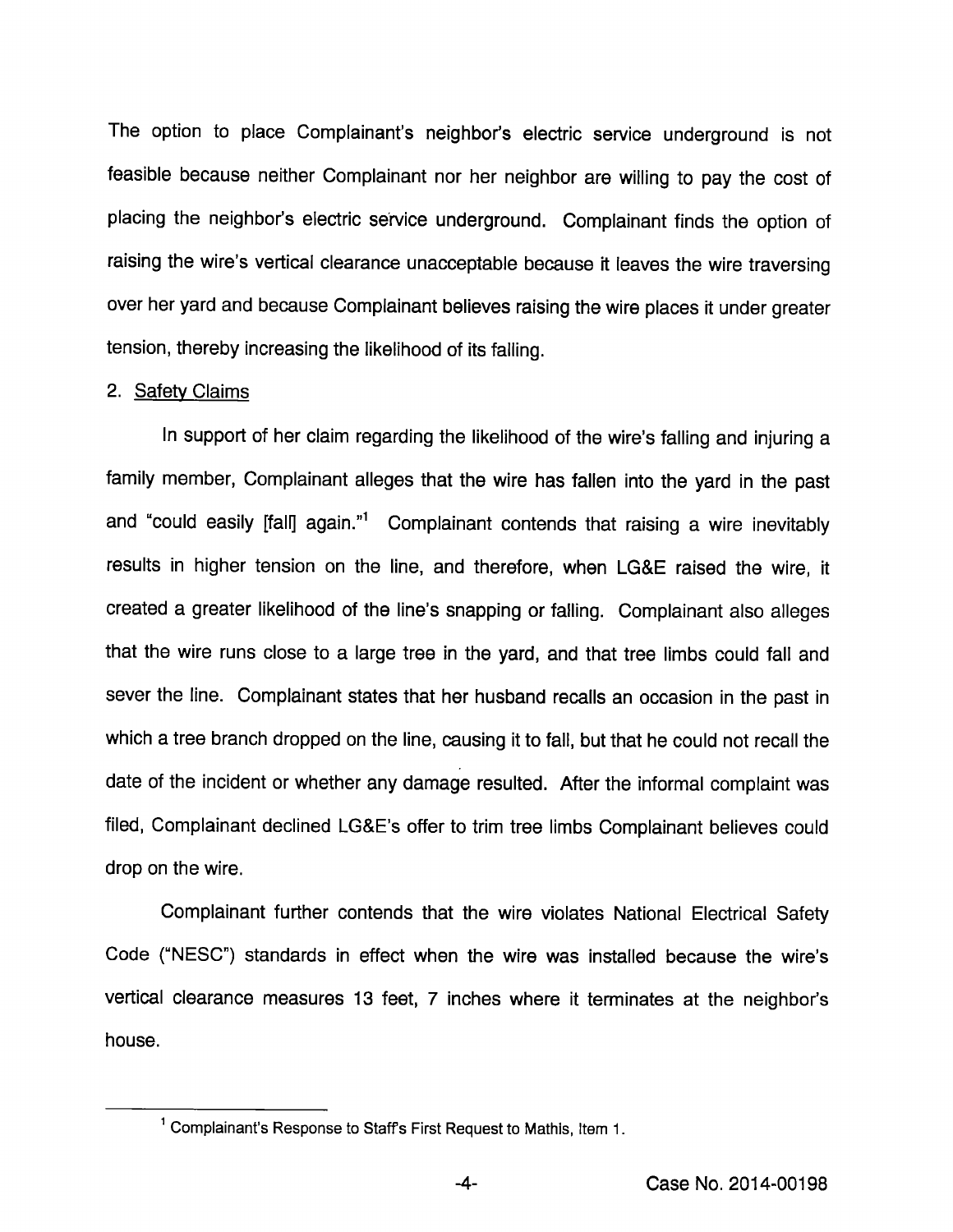# 3. Wire Supplying Service to Neighbor Crossing Complainant's Property

in support of her claim that the wire should not have been run across her property, Complainant asserts that the current configuration is not "reasonable," and thus violates LG&E's tariff. LG&E Tariff Sheet No. 97.3 reserves the right to cross one customer's premises to provide electric service to another customer's premises so long as the right is exercised in a reasonable manner. Complainant contends that the configuration in this case, running from left to right diagonally across her yard, "would not be considered by anyone to be 'cross[ing] one customer's premises...in a reasonable manner. $"^{2}$ 

Based upon the above assertions. Complainant asks that the Commission direct LG&E to move the wire from the Complainant's yard to the yard of the home that the wire serves and that LG&E pay all relocation costs.

## LG&E's Position

LG&E has agreed to relocate the electric service wire at issue in this matter, with the proviso that, per its tariff, the homeowner(s) pay relocation costs incurred by LG&E. LG&E argues that the current location of the wire does not present a safety hazard, does not violate any applicable NESC standards, and does not violate any statutes or Commission regulations, and thus the complaint should be dismissed.

#### 1. Relocation Gotions

In initial discussions with Complainant, LG&E identified one relocation altemative as placing a new pole in Complainant's neighbor's front yard, with the service wire running through only the neighbor's property. This option complies with Complainant's request that wire be placed on the property of residence served by the wire. However,

 $^2$  *ld.*, Item 4.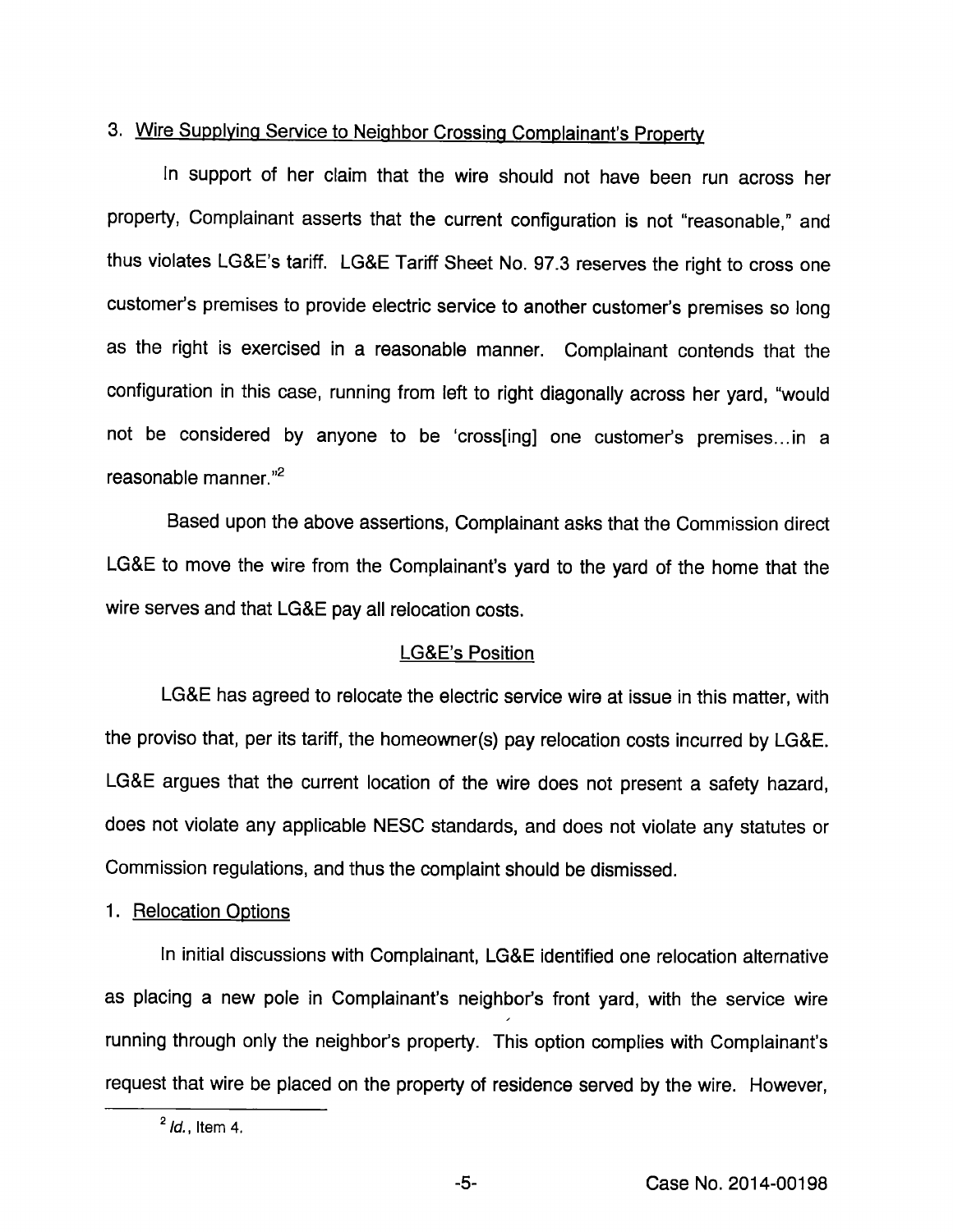after visiting the property, LG&E's Engineering & Design representatives determined that this alternative was not feasible. Due to the location of the service drop, LG&E contends, the service wire from a new pole in the neighbor's yard would unavoidably rub the corner of the neighbor's house, creating a possible safety hazard. Therefore, this option was abandoned.

After the formal complaint was filed, LG&E identified three relocation options that were presented to Complainant.

The first relocation option was to place a second pole in Complainant's front yard, to the left of the shared driveway, which would enable LG&E to relocate the wire that supplies electric service to the neighbor's residence. This is the same configuration for the pole and wire as before both were relocated in 1994. Under this configuration, the wire would cross over only the driveway shared by Complainant and her neighbor. Because Complainant's service drop is located on the left side of her residence, the pole on the left side of her property would have to remain in service. Complainant rejected this option for aesthetic reasons, as she did not want a second utility pole in her yard.

The second relocation option was to place the neighbor's service underground. Per LG&E's Tariff Sheet 106.3(H), underground extensions to individual premises are made at no cost where LG&E's engineering or operating convenience require underground extension; otherwise, the customer requesting the extension must pay the cost of the extension, less a credit for the cost of an equivalent overhead extension.<sup>3</sup> In this case, LG&E's Engineering & Design representative determined that an underground extension was possible, but would be at the homeowner's expense.

 $-6-$ 

 $3$  LG&E's Tariff Sheet No. 106.3(H), Individual Premises 1-2.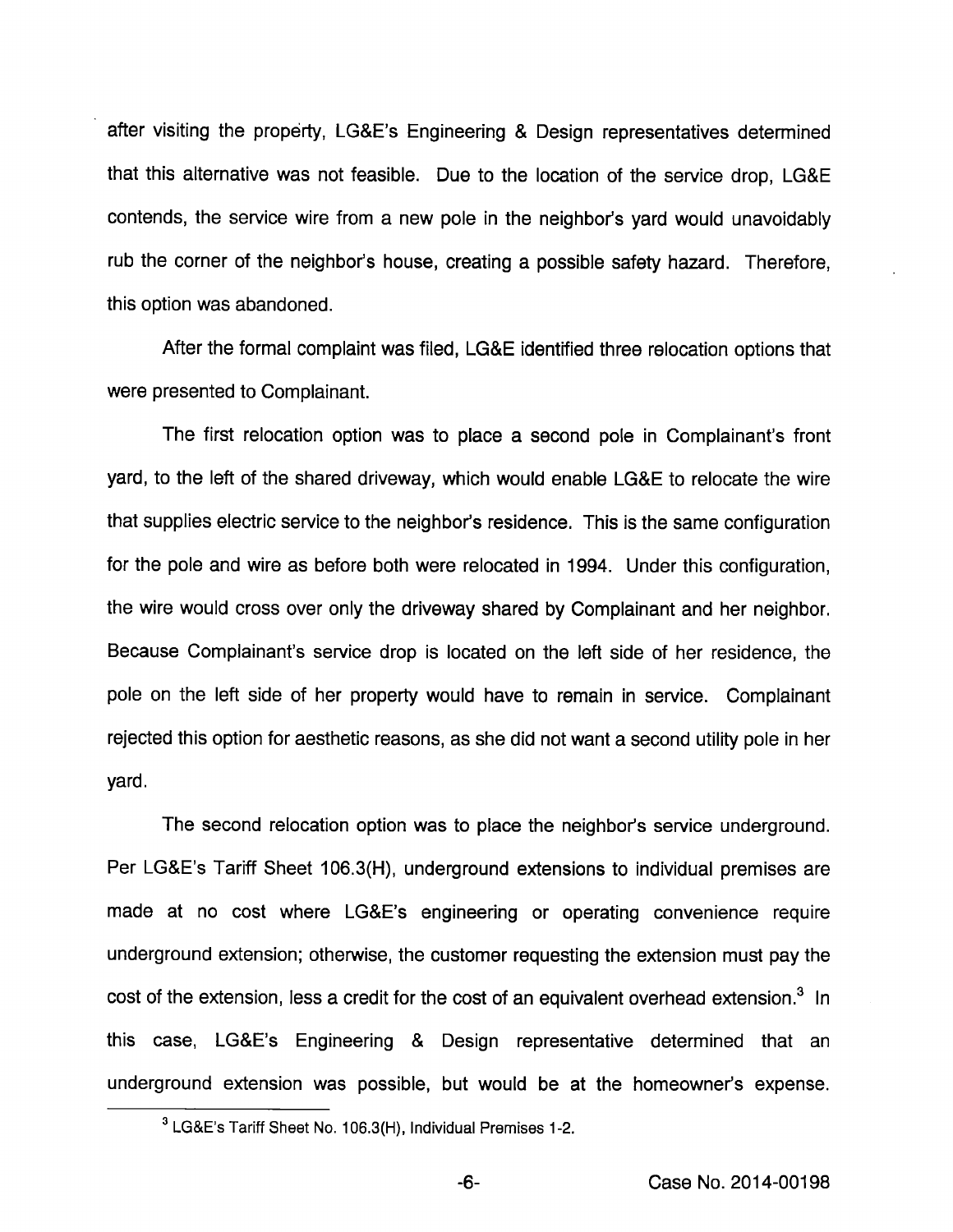LG&E offered to apply the overhead extension credit toward the cost, with the remaining costs borne by the homeowner(s). Neither Complainant nor the neighbor are willing to pay said costs.

The third relocation option was to raise the service wire on the existing pole, which would provide additional vertical clearance in Complainant's front yard and driveway. When Complainant did not timely indicate her preference among the three options, LG&E unilaterally raised the service wire, and thus raised the clearance. The vertical clearance over the yard and driveway comply with applicable NESC standards.

## 2. Safety Claims

LG&E denies that the wire presents a safety hazard. LG&E asserts that the wire meets the requirements of the applicable NESC code. LG&E provided documentation that the applicable NESC standards require a vertical clearance of 12.5 feet over the residential yard and driveway.<sup>4</sup> The lowest overhead clearance above Complainant's front yard measures 14 feet, 4 inches; the lowest point over the shared driveway measures 14 feet, 1 inch; and the clearance at the neighbor's service attachment point on the home is 14 feet. $5$ 

LG&E has no record of an electric wire's having fallen into Complainant's yard since the pole and wire were relocated in 1994. In 2006, LG&E removed tree limbs located near the service wire.<sup>6</sup> In February 2008, a cable television wire was reported down in the neighbor's property; it did not impact Complainant's property.<sup>7</sup> In May

- ®LG&E's Response to Staffs Second Request, Item 1.
- $^7$  Id.

<sup>^</sup>LG&E's Post-IC Data Response, Attachment 1.

<sup>&</sup>lt;sup>5</sup> LG&E's Response to Staff's First Request, Items 5-7.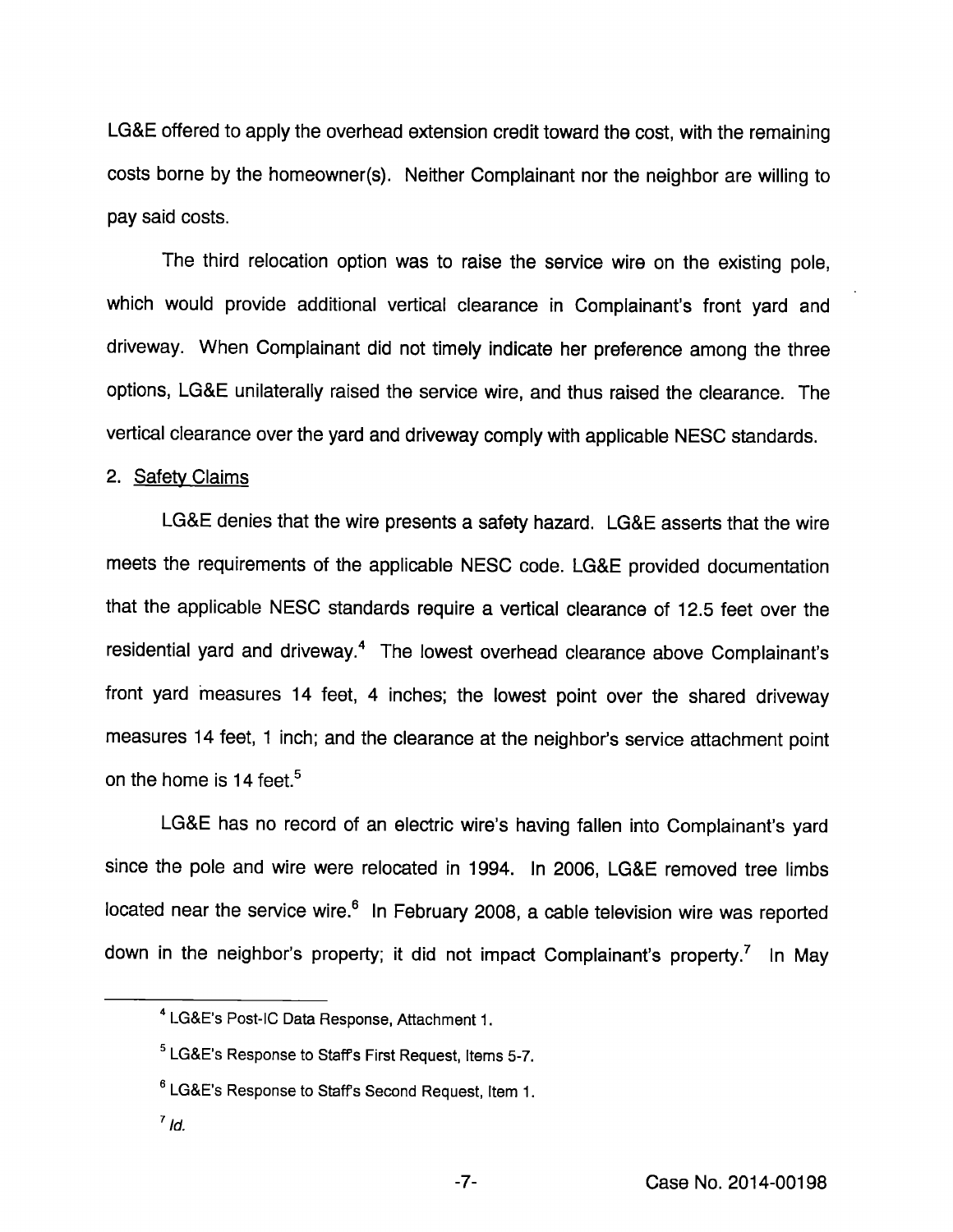2008, a neighbor's tree limb pulled the service wire down at the residence to the left of Complainant's residence; the fallen limb caused the service wire to Complainant's property to hang low, but it remained in service.®

# 3. Wire Supplvinq Service to Neighbor Crossing Complainant's Propertv

LG&E did not specifically address Complainant's assertion that the location of the wire is not reasonable. LG&E has asserted that the location of the wire does not violate its tariff. LG&E's tariff permits infrastructure on one customer's premises to be used to supply electric service to neighboring property. LG&E Tariff Sheet 97.3 states:

> The construction of electric facilities to provide service to a number of customers in a manner consistent with good engineering practice and the least public inconvenience sometimes requires that certain wires, guys, poles, or other appurtenances on a customer's premises be used to supply service to neighboring customers. Accordingly, each customer taking Company's electric service shall grant to Company such rights on or across his or her premises as may be necessary to furnish service to neighboring premises, such rights to be exercised by Company in a reasonable manner and with due regard for the convenience of the customer.

In a response to Staffs requests for information, LG&E notes that the wire was

placed in this location at the request of the previous owner and has remained in the

same configuration for 20 years.<sup>9</sup>

For all of these reasons, LG&E requests that the Complaint be dismissed. LG&E

has offered to move the pole and wire, and asserts that neither the current location nor

LG&E's refusal to bear the relocation costs violates any statute. Commission regulation,

or its tariff.

 $8/d$ .

 $^{\rm 9}$  LG&E's Response to Staff's First Request, Item 8.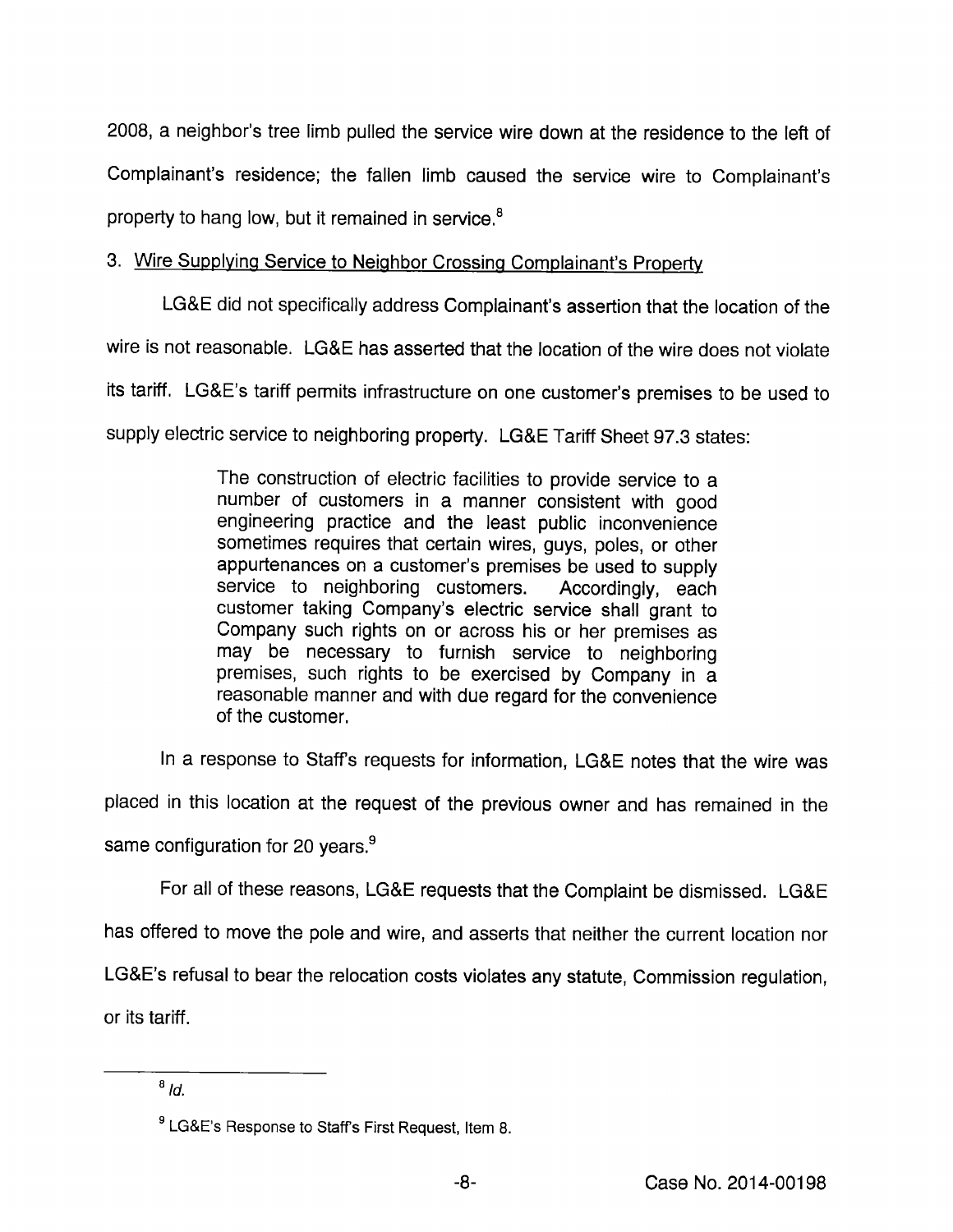#### FINDINGS

Having reviewed the record and being othenwise sufficiently advised, the Commission finds that Complainant has not adequately established that LG&E should be required to relocate the electric service wire at LG&E's expense. The Commission further finds that the Complaint should be dismissed without a hearing pursuant to KRS 278.260(2).

A hearing is not statutoriiy required when a complaint is filed. KRS 278.260(2) provides that the Commission may "dismiss any complaint without a hearing if, in its opinion, a hearing is not necessary in the public interest or for the protection of substantial rights." Based upon the case record in this matter, the Commission finds that a hearing is not in the public interest or for the protection of substantial rights.

A party who files a complaint with the Commission has the burden of providing evidence to support that party's assertion.<sup>10</sup> In this matter, Complainant failed to provide any factual basis to support her contention that the current wire configuration presents a safety issue or any legal basis to support her contention that LG&E should relocate the service wire at no cost to the Complaintant.

Under the facts presented here. Complainant has not demonstrated that the wire is likely to fall into her yard, and thus should be relocated at LG&E's expense. Complainant's allegation regarding the wire's having fallen in the past is not borne out by LG&E's service records, the accuracy of which Complainant did not challenge. Moreover, Complainant declined LG&E's offer to trim, as a preventative measure, any tree limbs that Complainant concludes might fall on the wire. Further, Complainant did not dispute that the wire met NESC standards, with the exception of the vertical

-9-

<sup>&</sup>lt;sup>10</sup> See Energy Regulatory Comm'n v. Kentucky Power Co., 605 S.W.2d 46, 50 (Ky. App. 1980).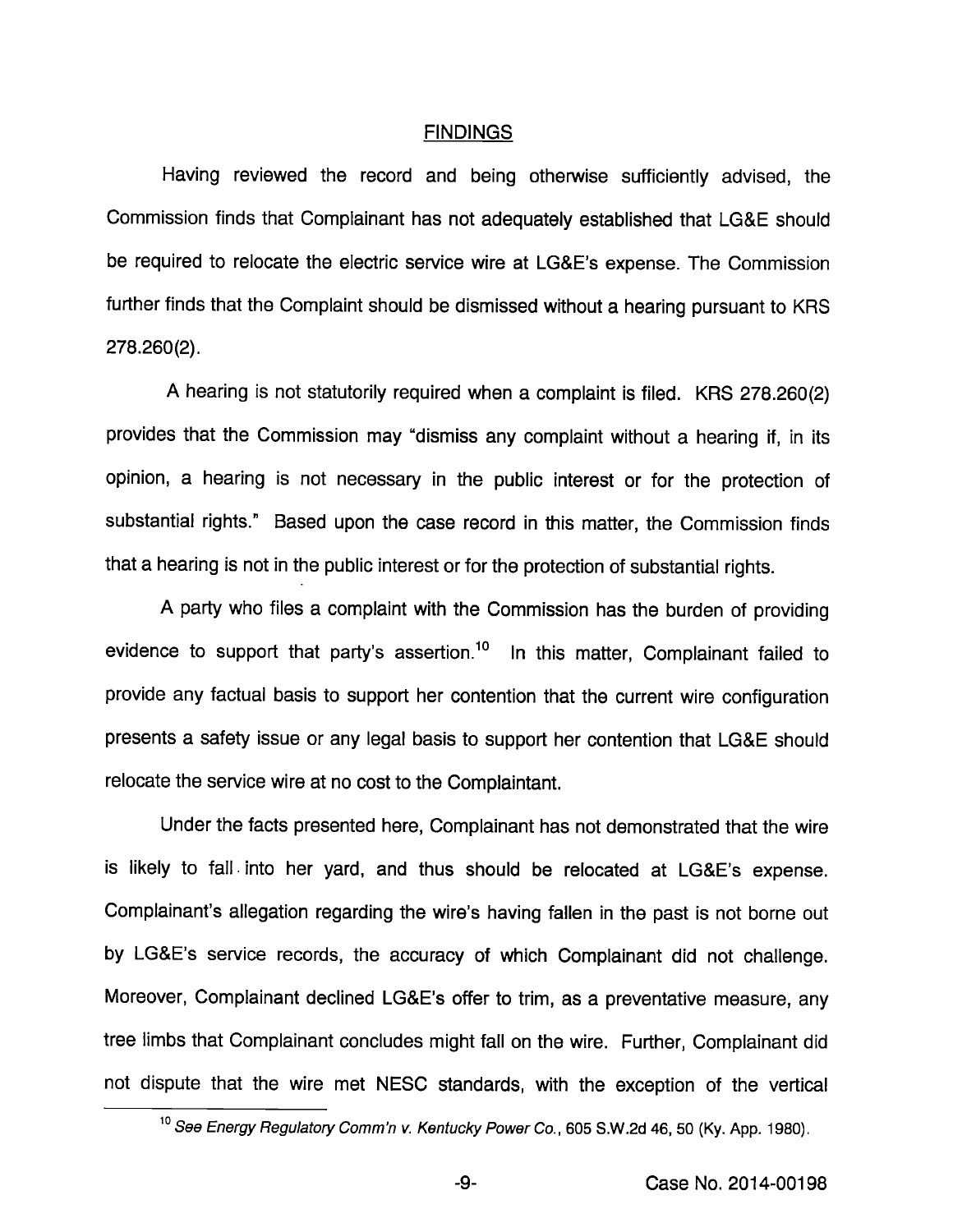clearance of the wire at the neighbor's service attachment point. However, the wire at the neighbor's service attachment point measures 14 feet, which meets both Commission regulations and NESC standards in effect at the time of the relocation."

Complainant failed to provide any legal basis for shifting the cost of relocating the wire onto LG&E. Complainant failed to provide evidence that LG&E has not exercised its rights in a reasonable manner and with due regard for the convenience of the customer, in conformance with LG&E's tariff. The wire was placed in the current location at the request of the previous owner and has remained in the same configuration for 20 years.

Based upon the case record, the only feasible option remaining is to place the neighbor's service underground. Per LG&E's tariff, the cost of this option must be bome by the customer where, as is the case here, a customer requests to move the line and the relocation is not justified by operational, safety, or engineering concerns.<sup>12</sup> Further, under the filed rate doctrine set forth in KRS 278.160, a utility is required to charge its tariffed rates, no more and no less, to all of its customers. Thus, both LG&E's tariff and the filed rate doctrine preclude relocating the electric service infrastructure at no cost to Complainant or her neighbor, given the facts of this case.

Additionally, LG&E is precluded from offering discriminatory rate or service preference under KRS 278.170(1). If LG&E were required to pay all costs associated with extending the neighbor's service underground, other LG&E customers would ultimately subsidize Complainant's request. Complainant's request for LG&E to bear

 $11$  See 807 KAR 5:041, Section 19(1), which states that the overhead wire entrance on the exterior of a buiiding must be at a point not iess than 12 feet; and LG&E's Post-iC Data Response, Attachment 1. NESC standards 1994 edition.

LG&E's Tariff Sheet No. 106.3(H), Individual Premises 1-2.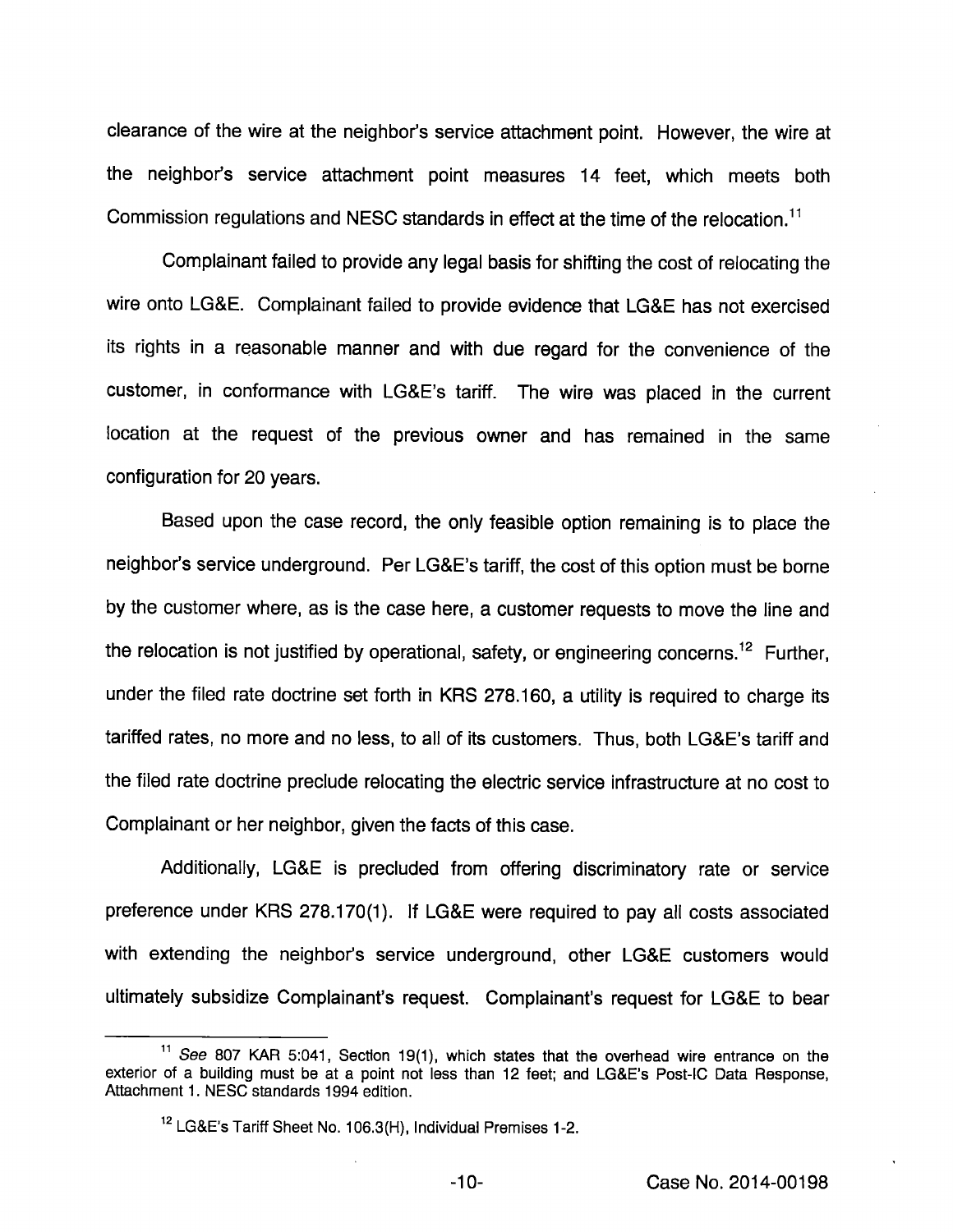the expense of relocating the wire at issue amounts to an unlawful departure from the filed rate doctrine in contravention of KRS 278.160 and would unreasonably disadvantage other ratepayers in violation of KRS 278.170(1).

IT IS THEREFORE ORDERED that the Complaint is dismissed and this case is closed.



**ATTEST** Executive Director

Case No. 2014-00198

r